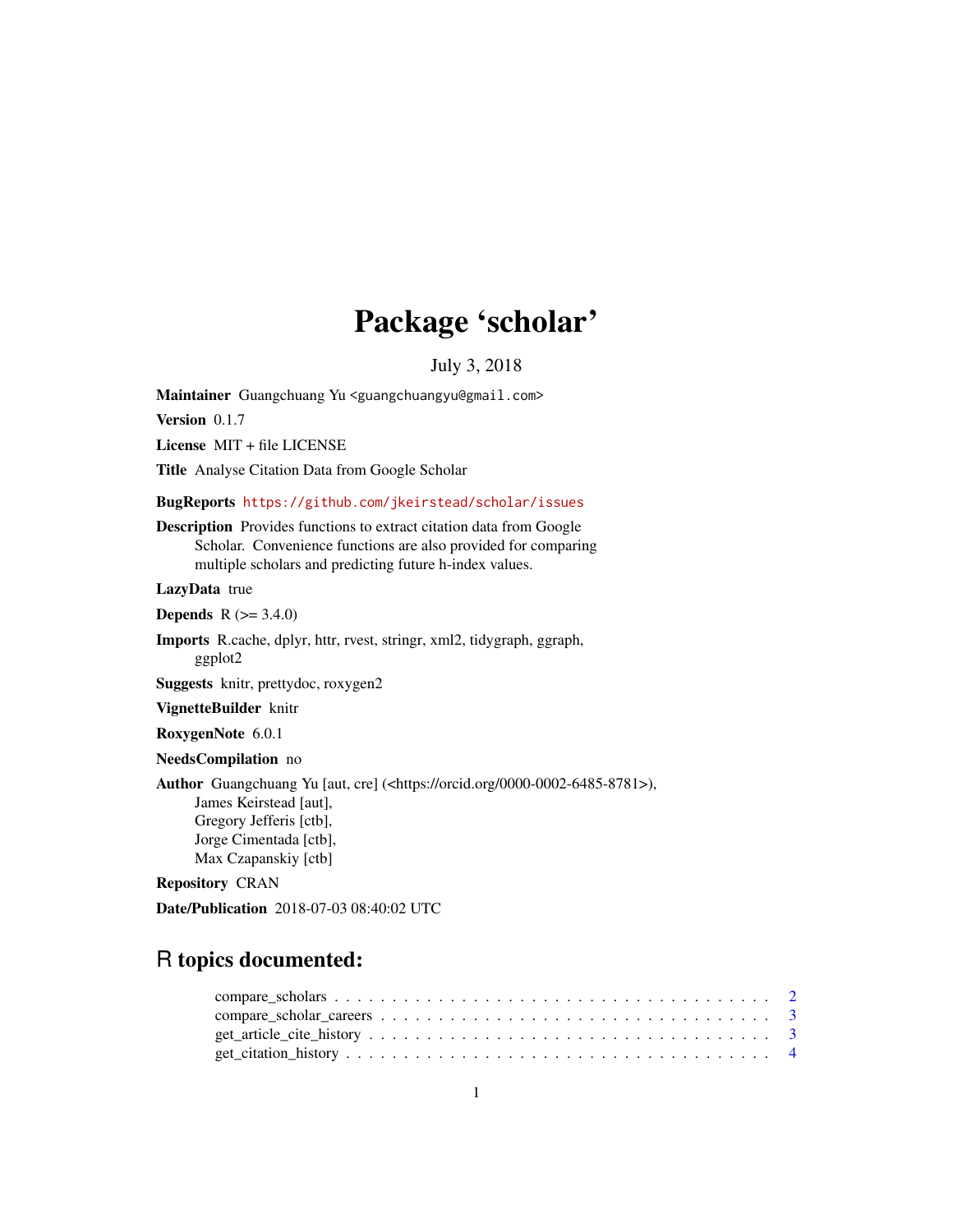#### <span id="page-1-0"></span>2 compare\_scholars

|       | $get\_complete\_authors \dots \dots \dots \dots \dots \dots \dots \dots \dots \dots \dots \dots \dots \dots \dots \dots \dots$ |    |
|-------|--------------------------------------------------------------------------------------------------------------------------------|----|
|       |                                                                                                                                |    |
|       |                                                                                                                                |    |
|       |                                                                                                                                |    |
|       |                                                                                                                                |    |
|       |                                                                                                                                |    |
|       |                                                                                                                                |    |
|       |                                                                                                                                |    |
|       |                                                                                                                                |    |
|       |                                                                                                                                |    |
|       |                                                                                                                                |    |
| Index |                                                                                                                                | 13 |
|       |                                                                                                                                |    |

### compare\_scholars *Compare the citation records of multiple scholars*

#### Description

Compares the citation records of multiple scholars. This function compiles a data frame comparing the citations received by each of the scholar's publications by year of publication.

#### Usage

```
compare_scholars(ids, pagesize = 100)
```
#### Arguments

| ids      | a vector of Google Scholar IDs                                         |
|----------|------------------------------------------------------------------------|
| pagesize | an integer specifying the number of articles to fetch for each scholar |

#### Value

a data frame giving the ID of each scholar and the total number of citations received by work published in a year.

#### Examples

#### {

```
## How do Richard Feynmann and Stephen Hawking compare?
ids <- c("B7vSqZsAAAAJ", "qj74uXkAAAAJ")
df <- compare_scholars(ids)
```
}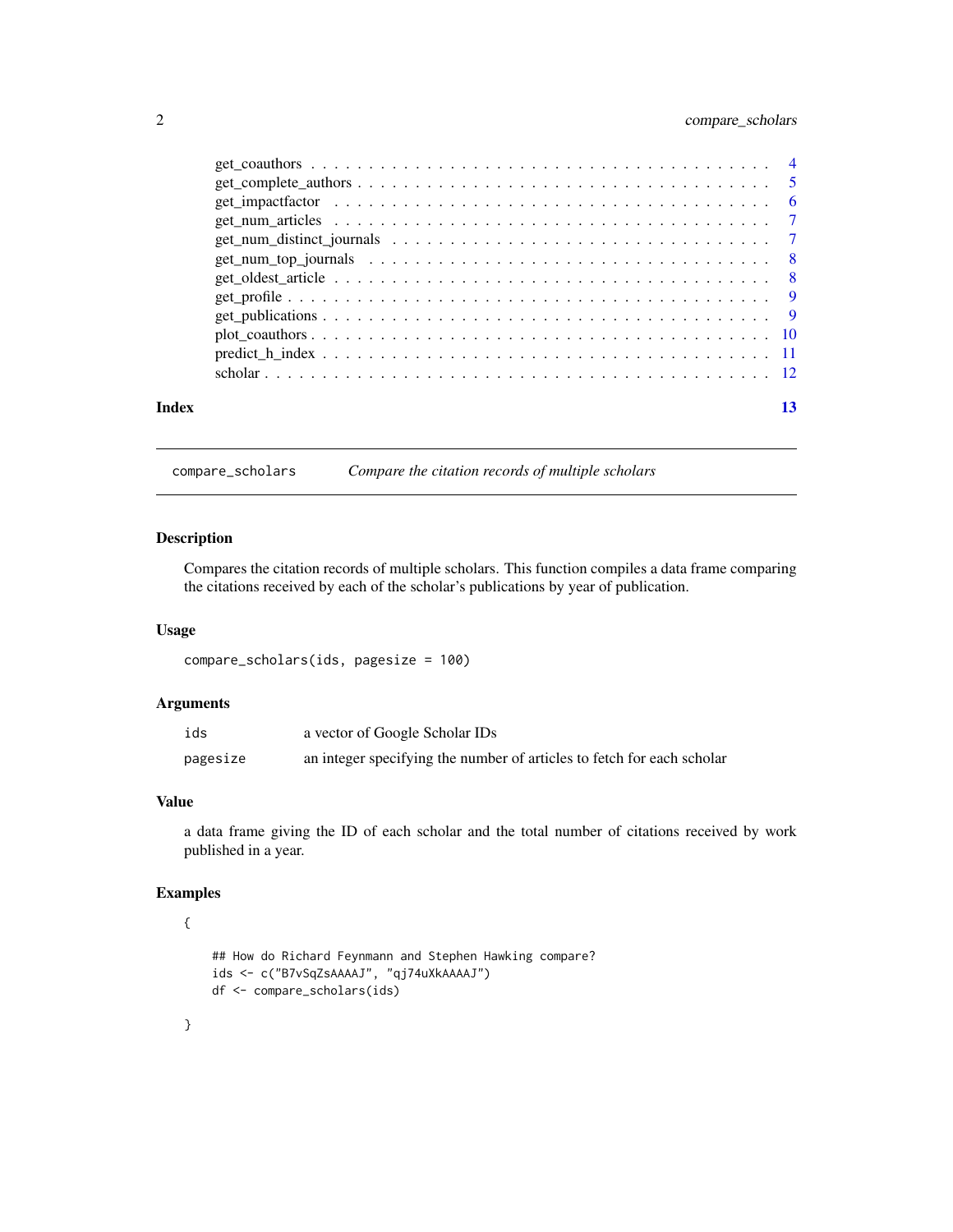<span id="page-2-0"></span>compare\_scholar\_careers

*Compare the careers of multiple scholars*

#### Description

Compares the careers of multiple scholars based on their citation histories. The scholar's *career* is defined by the number of citations to his or her work in a given year (i.e. the bar chart at the top of a scholar's profile). The function has an career option that allows users to compare scholars directly, i.e. relative to the first year in which their publications are cited.

#### Usage

```
compare_scholar_careers(ids, career = TRUE)
```
#### Arguments

| ids    | a character vector of Google Scholar IDs                                                                                       |
|--------|--------------------------------------------------------------------------------------------------------------------------------|
| career | a boolean, should a column be added to the results measuring the year relative<br>to the first citation year. Default $= TRUE$ |

#### Examples

```
{
    ## How do Richard Feynmann and Stephen Hawking compare?
    # Compare Feynman and Stephen Hawking
    ids <- c("B7vSqZsAAAAJ", "qj74uXkAAAAJ")
    df <- compare_scholar_careers(ids)
}
```
get\_article\_cite\_history

*Gets the citation history of a single article*

#### Description

Gets the citation history of a single article

#### Usage

get\_article\_cite\_history(id, article)

#### Arguments

| id      | a character string giving the id of the scholar |
|---------|-------------------------------------------------|
| article | a character string giving the article id.       |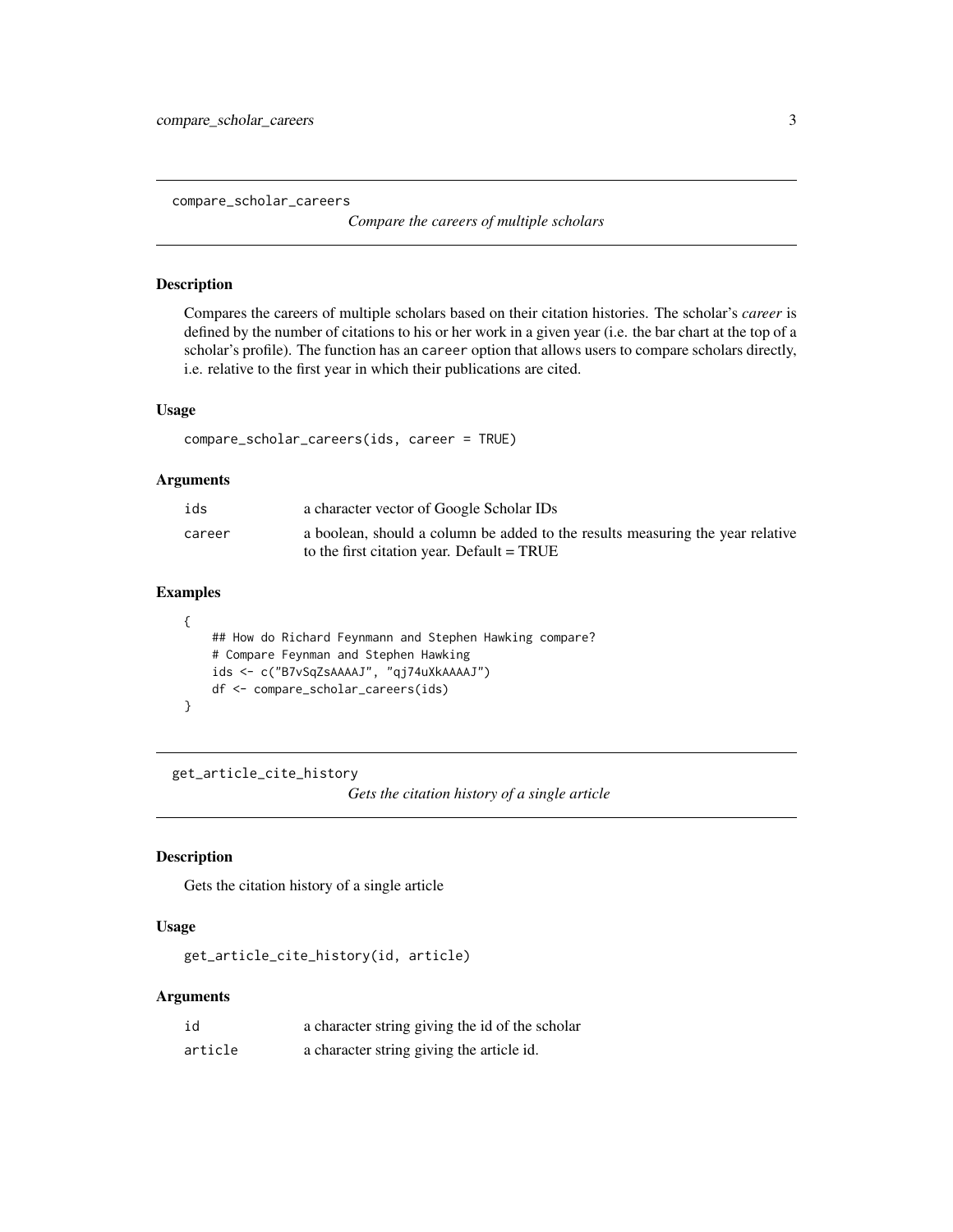#### <span id="page-3-0"></span>Value

a data frame giving the year, citations per year, and publication id

get\_citation\_history *Get historical citation data for a scholar*

#### Description

Gets the number of citations to a scholar's articles over the past nine years.

#### Usage

```
get_citation_history(id)
```
#### Arguments

id a character string specifying the Google Scholar ID. If multiple ids are specified, only the first value is used and a warning is generated.

#### Details

This information is displayed as a bar plot at the top of a standard Google Scholar page and only covers the past nine years.

#### Value

a data frame giving the number of citations per year to work by the given scholar

<span id="page-3-1"></span>get\_coauthors *Gets the network of coauthors of a scholar*

#### Description

Gets the network of coauthors of a scholar

#### Usage

```
get\_coauthors(id, n\_coauthors = 5, n\_deep = 1)
```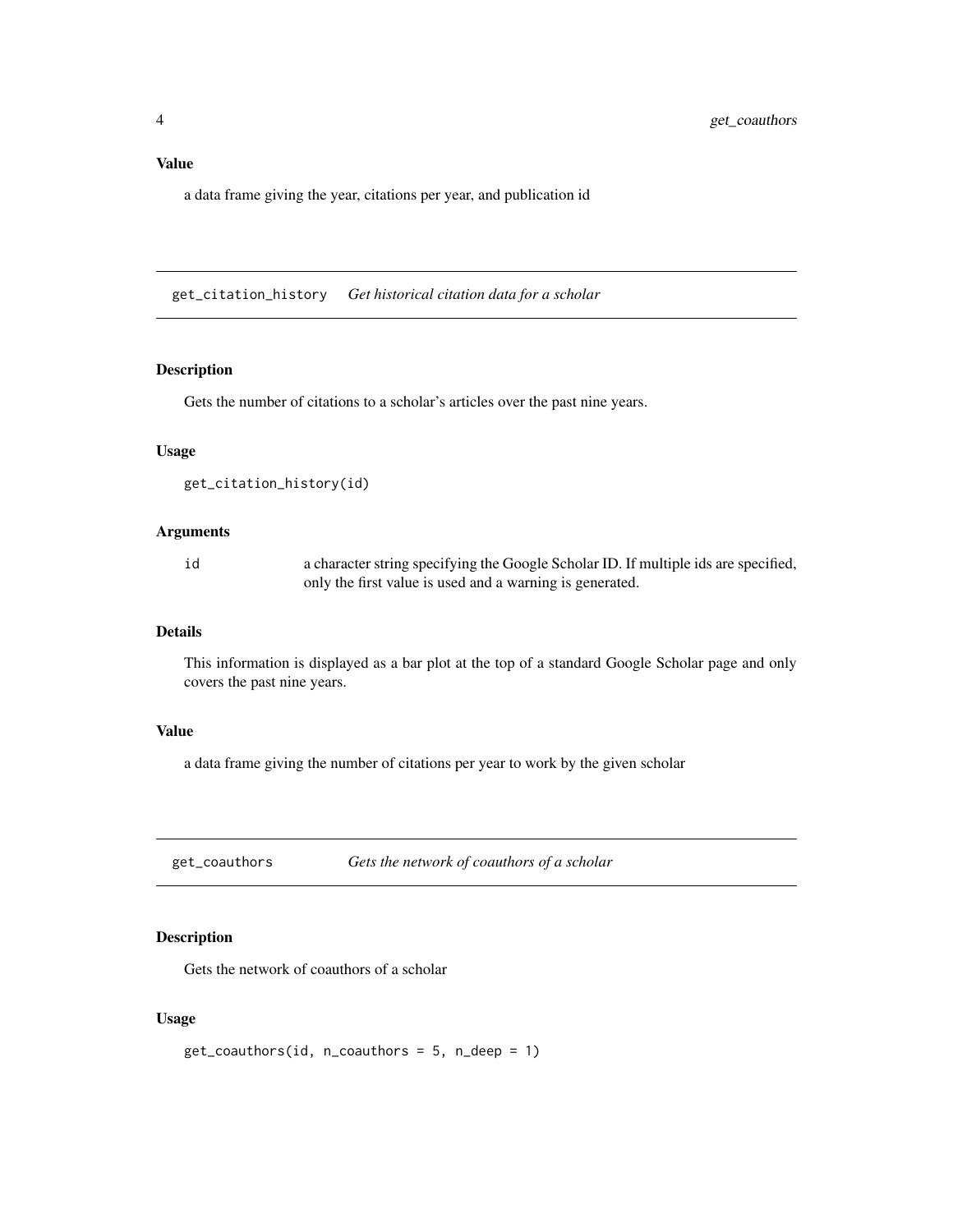#### <span id="page-4-0"></span>Arguments

| id          | a character string specifying the Google Scholar ID. If multiple ids are specified,<br>only the first value is used and a warning is generated.                                                                                                                                                                                         |
|-------------|-----------------------------------------------------------------------------------------------------------------------------------------------------------------------------------------------------------------------------------------------------------------------------------------------------------------------------------------|
| n_coauthors | Number of coauthors to explore. This number should usually be between 1 and<br>10 as choosing many coauthors can make the network graph too messy.                                                                                                                                                                                      |
| n_deep      | The number of degrees that you want to go down the network. When n_deep is<br>equal to 1 then grab_coauthor will only grab the coauthors of Joe and Mary,<br>so Joe $\rightarrow$ Mary $\rightarrow$ All coauthors. This can get out of control very quickly if<br>n_deep is set to 2 or above. The preferred number is 1, the default. |

#### Details

Considering that scraping each publication for all coauthors is error prone, get\_coauthors grabs only the coauthors listed on the google scholar profile (on the bottom right of the profile), not from all publications.

#### Value

A data frame with two columns showing all authors and coauthors.

#### See Also

[plot\\_coauthors](#page-9-1)

#### Examples

## Not run:

```
library(scholar)
coauthor_network <- get_coauthors('amYIKXQAAAAJ&hl')
plot_coauthors(coauthor_network)
```
## End(Not run)

get\_complete\_authors *Get the Complete list of authors for a Publication*

#### Description

Found as Muhammad Qasim Pasta's solution here https://github.com/jkeirstead/scholar/issues/21

#### Usage

get\_complete\_authors(id, pubid)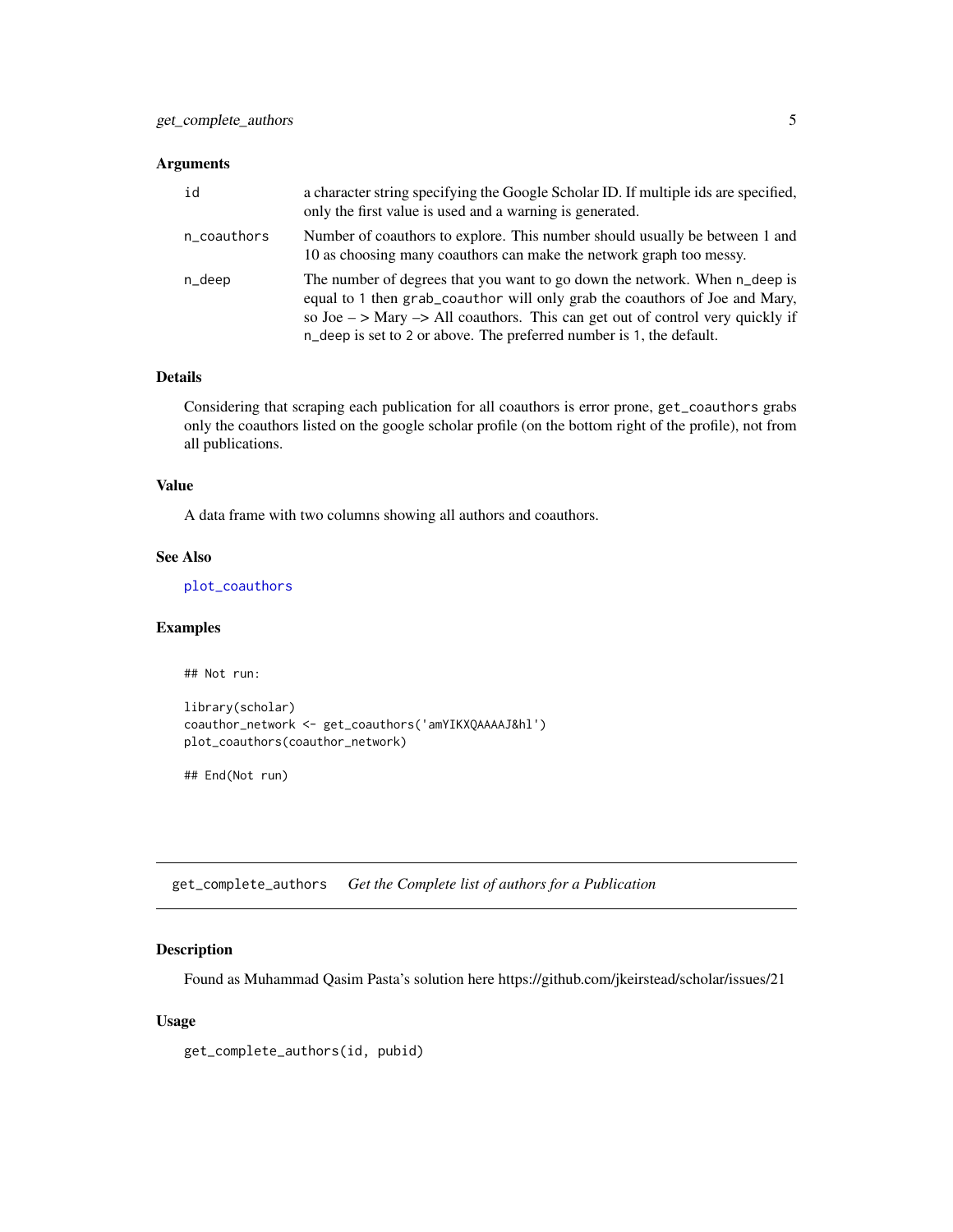#### <span id="page-5-0"></span>Arguments

| id    | a Google Scholar ID                              |
|-------|--------------------------------------------------|
| pubid | a Publication ID from a giving google Schalar ID |

#### Value

a string containing the complete list of authors

#### Author(s)

Muhammad Qasim Pasta Abram B. Fleishman

get\_impactfactor *Get journal metrics.*

#### Description

Get journal metrics (impact factor) for a journal list.

#### Usage

get\_impactfactor(journals, max.distance = 0.05)

#### Arguments

| journals     | a character list giving the journal list                                            |
|--------------|-------------------------------------------------------------------------------------|
| max.distance | maximum distance allowed for a match bewteen journal and journal list. Ex-          |
|              | pressed either as integer, or as a fraction of the pattern length times the maximal |
|              | transformation cost (will be replaced by the smallest integer not less than the     |
|              | corresponding fraction), or a list with possible components                         |

#### Value

Journal metrics data.

#### Author(s)

Dominique Makowski and Guangchuang Yu

#### Examples

```
library(scholar)
```

```
id <- get_publications("bg0BZ-QAAAAJ&hl")
impact <- get_impactfactor(journals=id$journal, max.distance = 0.1)
```
id <- cbind(id, impact)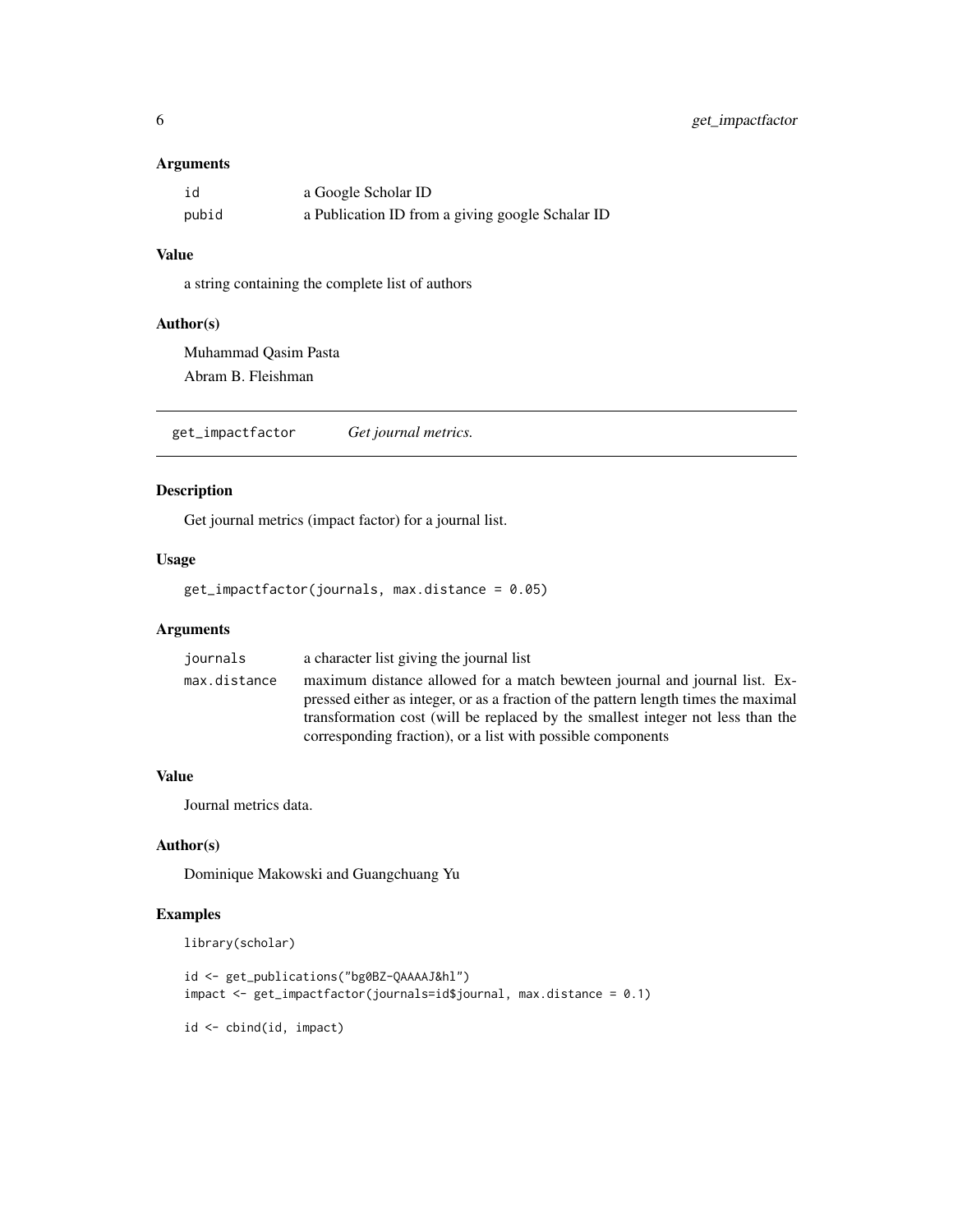<span id="page-6-0"></span>get\_num\_articles *Calculates how many articles a scholar has published*

#### Description

Calculate how many articles a scholar has published.

#### Usage

```
get_num_articles(id)
```
#### Arguments

id a character string giving the Google Scholar ID

#### Value

an integer value (max 100)

get\_num\_distinct\_journals

*Gets the number of distinct journals in which a scholar has published*

#### Description

Gets the number of distinct journals in which a scholar has published. Note that Google Scholar doesn't provide information on journals *per se*, but instead gives a title for the containing publication where applicable. So a *journal* here might actually be a journal, a book, a report, or some other publication outlet.

#### Usage

```
get_num_distinct_journals(id)
```
#### Arguments

id a character string giving the Google Scholar id

#### Value

the number of distinct journals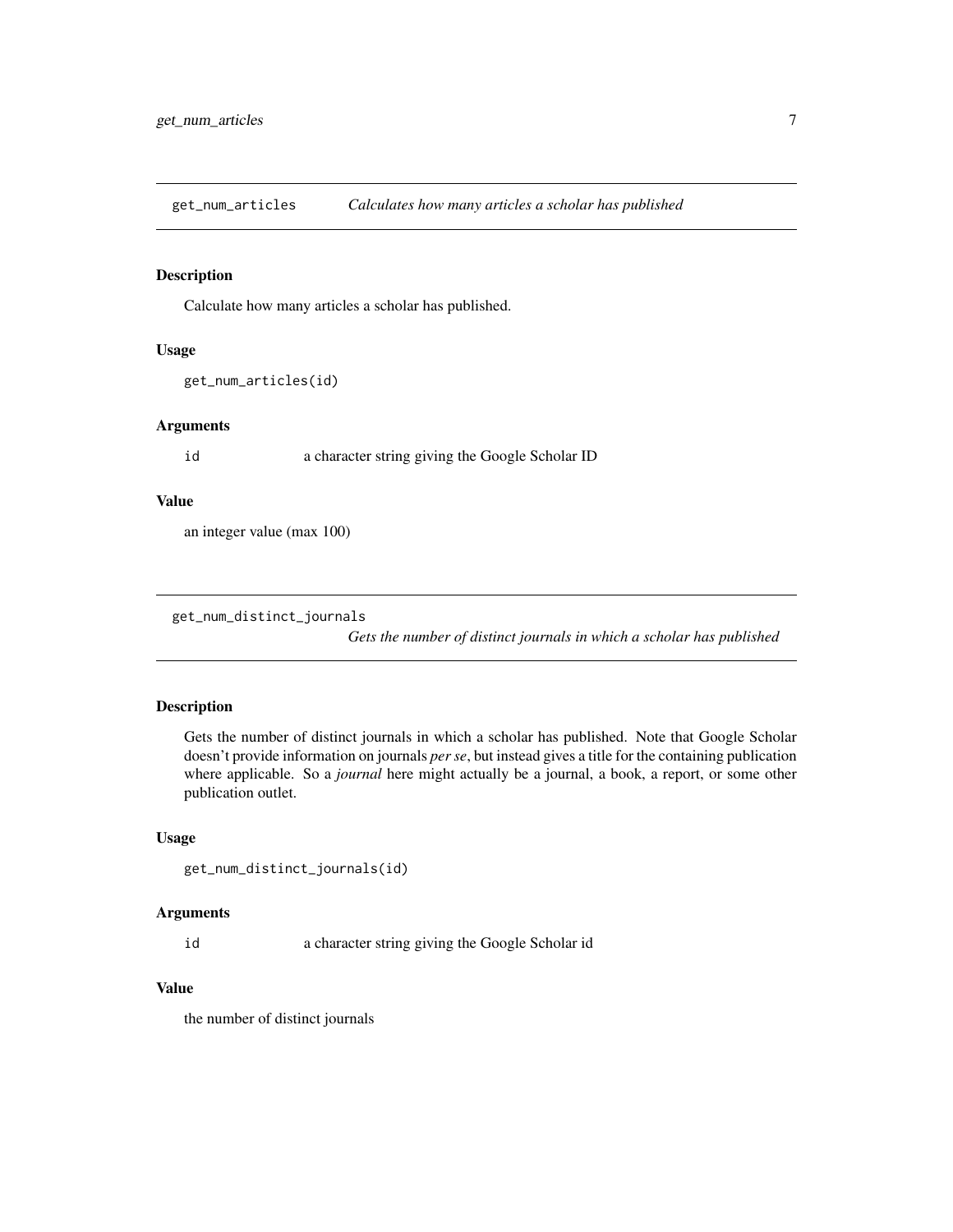<span id="page-7-1"></span><span id="page-7-0"></span>get\_num\_top\_journals *Gets the number of top journals in which a scholar has published*

#### Description

Gets the number of top journals in which a scholar has published. The definition of a 'top journal' comes from Acuna et al. and the original list was based on the field of neuroscience. This function allows users to specify that list for themselves, or use the default Acuna et al. list.

#### Usage

get\_num\_top\_journals(id, journals)

#### **Arguments**

| id       | a character string giving a Google Scholar ID                                                                                                                                   |
|----------|---------------------------------------------------------------------------------------------------------------------------------------------------------------------------------|
| journals | a character vector giving the names of the top journals. Defaults to Nature, Sci-<br>ence, Nature Neuroscience, Proceedings of the National Academy of Sciences,<br>and Neuron. |

#### Source

DE Acuna, S Allesina, KP Kording (2012) Future impact: Predicting scientific success. Nature 489, 201-202. <http://dx.doi.org/10.1038/489201a>.

get\_oldest\_article *Gets the year of the oldest article for a scholar*

#### Description

Gets the year of the oldest article published by a given scholar.

#### Usage

```
get_oldest_article(id)
```
#### Arguments

id a character string giving the Google Scholar ID

#### Value

the year of the oldest article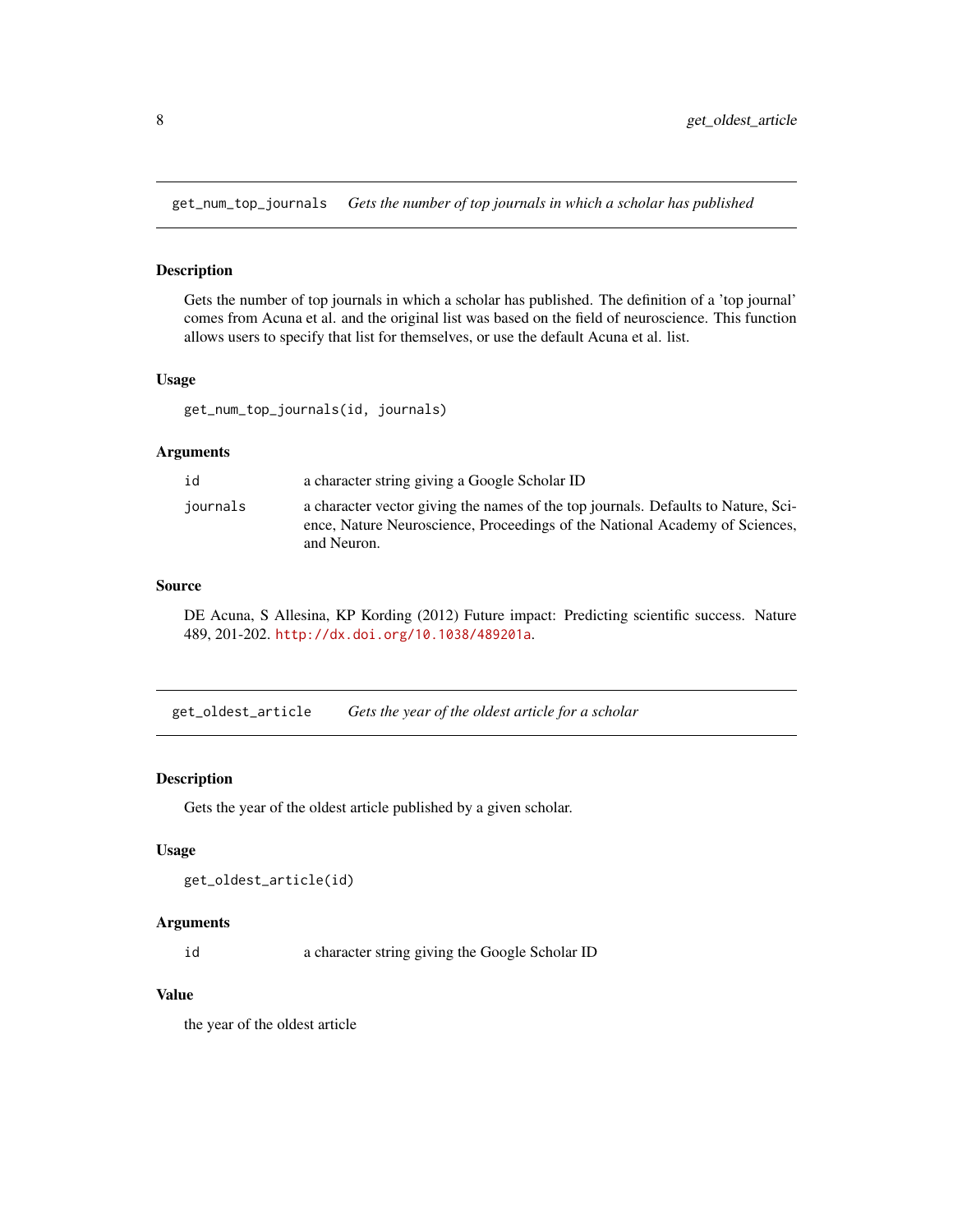#### <span id="page-8-0"></span>Description

Gets profile information for a researcher from Google Scholar. Each scholar profile page gives the researcher's name, affiliation, their homepage (if specified), and a summary of their key citation and impact metrics. The scholar ID can be found by searching Google Scholar at [http://scholar.](http://scholar.google.com) [google.com](http://scholar.google.com).

#### Usage

get\_profile(id)

#### Arguments

id a character string specifying the Google Scholar ID. If multiple ids are specified, only the first value is used and a warning is generated. See the example below for how to profile multiple scholars.

#### Value

a list containing the scholar's name, affiliation, citations, impact metrics, fields of study, homepage and the author's list of coauthors provided by Google Scholar.

#### Examples

```
{
   ## Gets profiles of some famous physicists
   ids <- c("xJaxiEEAAAAJ", "qj74uXkAAAAJ")
   profiles <- lapply(ids, get_profile)
}
```
get\_publications *Gets the publications for a scholar*

#### Description

Gets the publications of a specified scholar.

#### Usage

```
get\_publications(id, cstart = 0, pagesize = 100, flush = FALSE)
```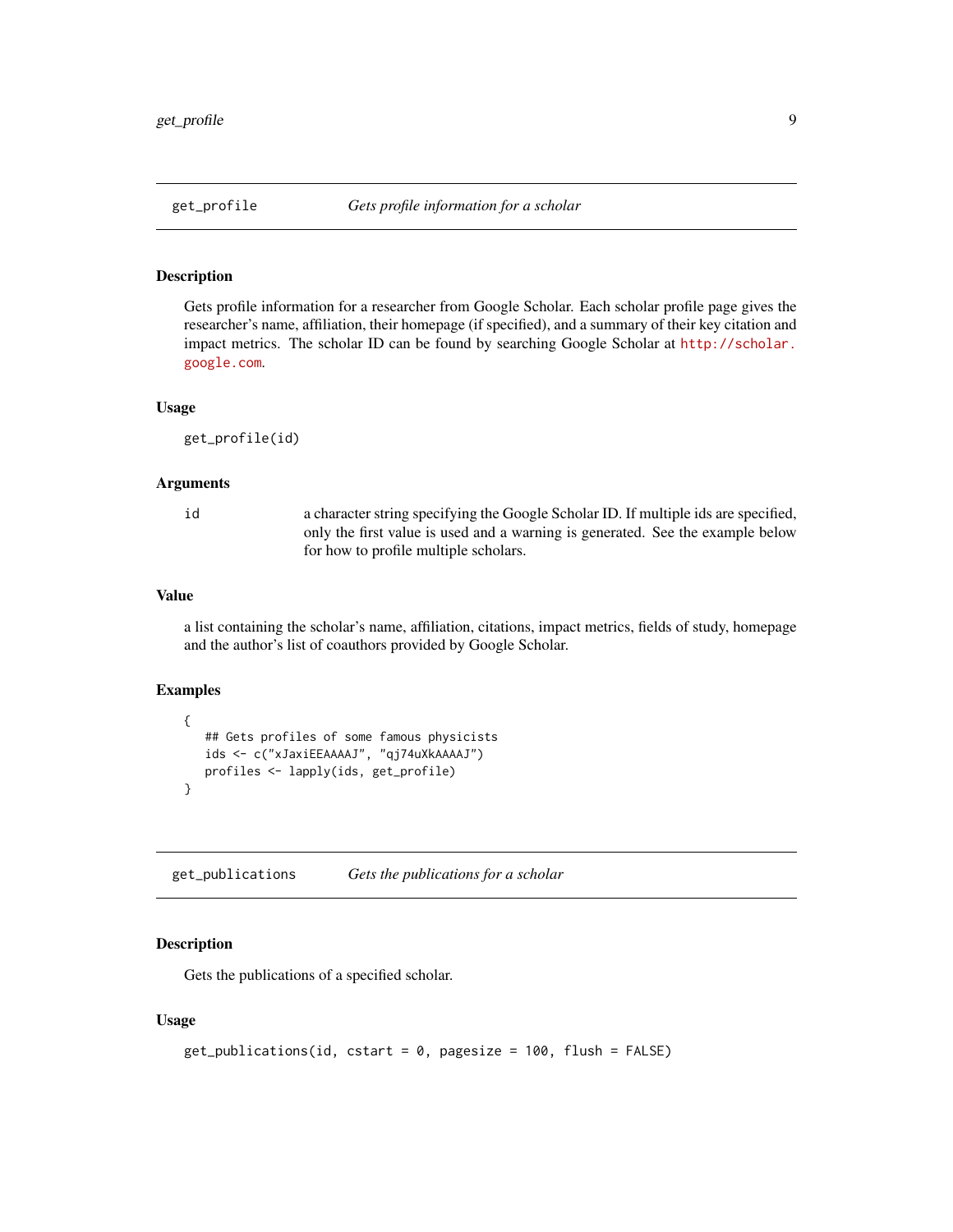#### <span id="page-9-0"></span>Arguments

| id       | a character string specifying the Google Scholar ID. If multiple IDs are speci-<br>fied, only the publications of the first scholar will be retrieved.                                       |
|----------|----------------------------------------------------------------------------------------------------------------------------------------------------------------------------------------------|
| cstart   | an integer specifying the first article to start counting. To get all publications for<br>an author, omit this parameter.                                                                    |
| pagesize | an integer specifying the number of articles to fetch                                                                                                                                        |
| flush    | should the cache be flushed? Search results are cached by default to speed up<br>repeated queries. If this argument is TRUE, the cache will be cleared and the<br>data reloaded from Google. |

#### Details

Google uses two id codes to uniquely reference a publication. The results of this method includes cid which can be used to link to a publication's full citation history (i.e. if you click on the number of citations in the main scholar profile page), and pubid which links to the details of the publication (i.e. if you click on the title of the publication in the main scholar profile page.)

#### Value

a data frame listing the publications and their details. These include the publication title, author, journal, number, cites, year, and two id codes (see details).

<span id="page-9-1"></span>plot\_coauthors *Plot a network of coauthors*

#### Description

Plot a network of coauthors

#### Usage

```
plot_coauthors(network, size_labels = 5)
```
#### Arguments

| network     | A data frame given by get_coauthors |
|-------------|-------------------------------------|
| size labels | Size of the label names             |

#### Value

a ggplot2 object but prints a plot as a side effect.

#### See Also

[get\\_coauthors](#page-3-1)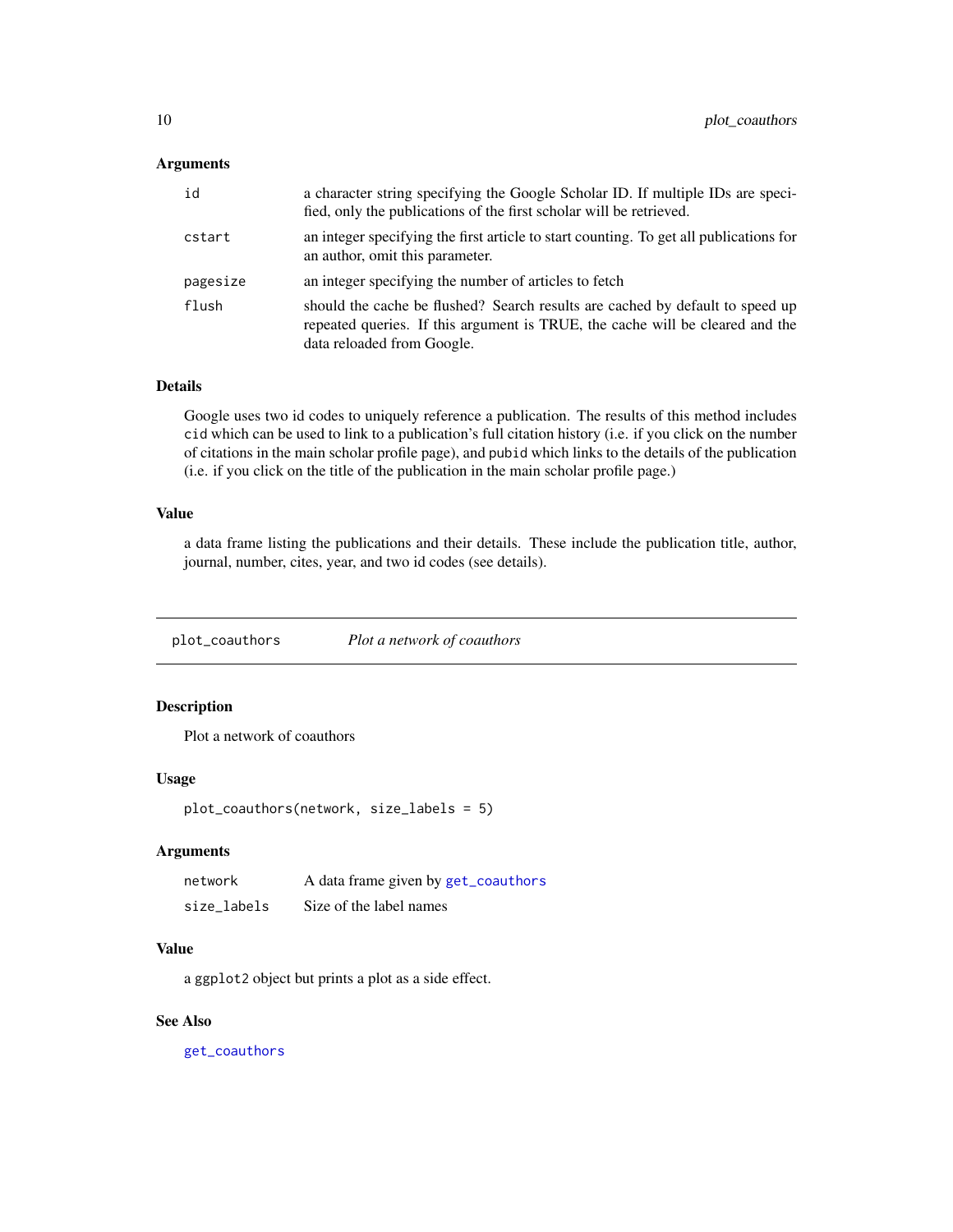#### <span id="page-10-0"></span>predict\_h\_index 11

#### Examples

## Not run: library(scholar) coauthor\_network <- get\_coauthors('amYIKXQAAAAJ&hl') plot\_coauthors(coauthor\_network)

## End(Not run)

predict\_h\_index *Predicts the h-index for a researcher*

#### **Description**

Predicts the h-index for a researcher each year for ten years into the future using Acuna et al's method (see source). The model was fit to data from neuroscience researchers with an h-index greater than 5 and between 5 to 12 years since publishing their first article. So naturally if this isn't you, then the results should be taken with a large pinch of salt. For more caveats, see [http://](http://simplystatistics.org/2012/10/10/whats-wrong-with-the-predicting-h-index-paper/) [simplystatistics.org/2012/10/10/whats-wrong-with-the-predicting-h-index-paper/](http://simplystatistics.org/2012/10/10/whats-wrong-with-the-predicting-h-index-paper/).

#### Usage

```
predict_h_index(id, journals)
```
#### Arguments

| id       | a character string giving the Google Scholar ID                                          |
|----------|------------------------------------------------------------------------------------------|
| journals | optional character vector of top journals. See get_num_top_journals for more<br>details. |

#### Details

Since the model is calibrated to neuroscience researchers, it is entirely possible that very strange (e.g. negative) h-indices will be predicted if you are a researcher in another field. A warning will be displayed if the sequence of predicted h-indices contains a negative value or is non-increasing.

#### Value

a data frame giving predicted h-index values in future

#### Note

A scientist has an h-index of n if he or she publishes n papers with at least n citations each. Values returned are fractional so it's up to your own vanity whether you want to round up or down.

#### Source

DE Acuna, S Allesina, KP Kording (2012) Future impact: Predicting scientific success. Nature 489, 201-202. <http://dx.doi.org/10.1038/489201a>. Thanks to DE Acuna for providing the full regression coefficients for each year ahead prediction.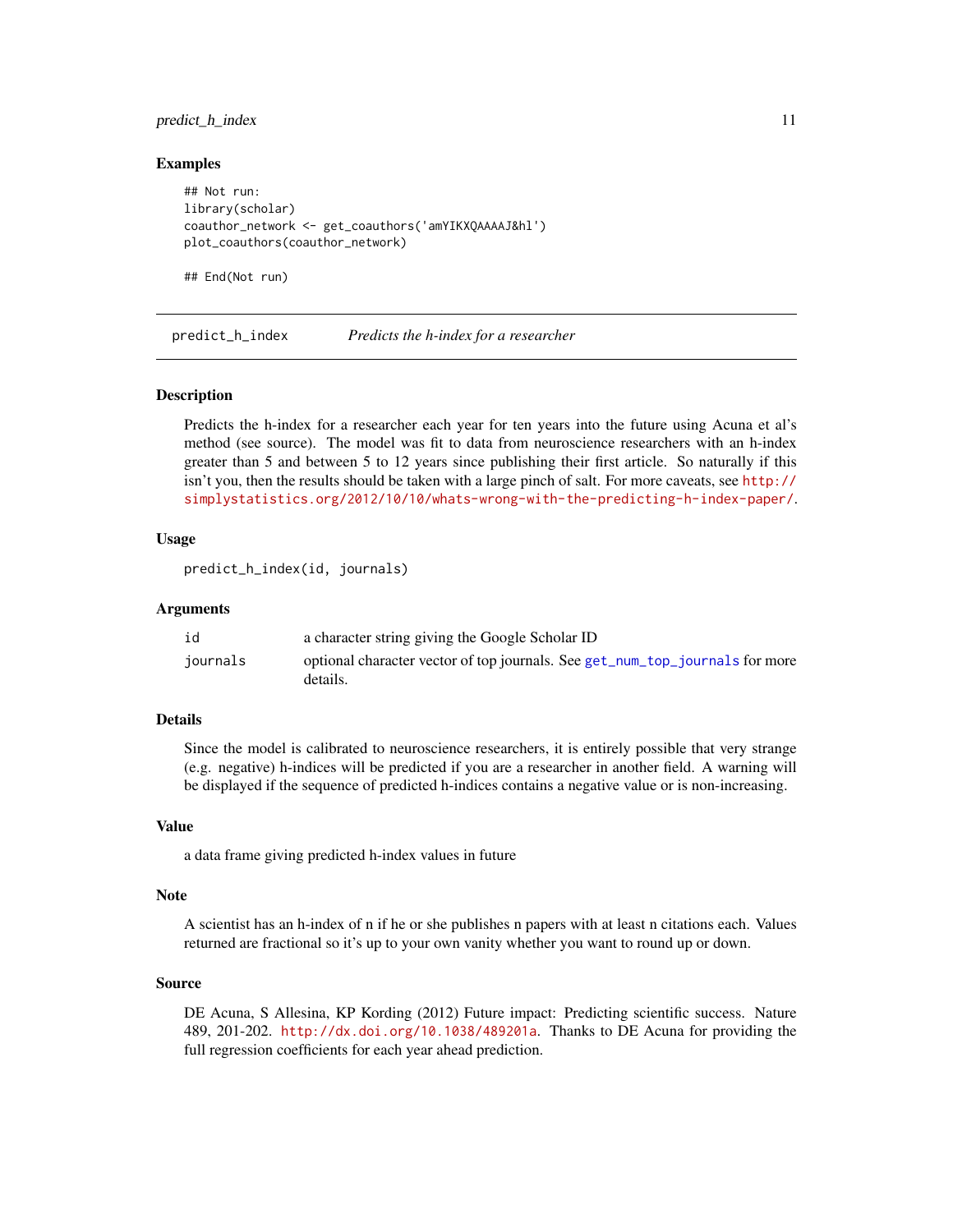12 scholar scholar scholar scholar scholar scholar scholar scholar scholar scholar scholar scholar scholar scholar

#### Examples

```
{
   ## Predict h-index of original method author
  id <- "GAi23ssAAAAJ"
 df <- predict_h_index(id)
}
```
scholar *scholar*

#### Description

The scholar package provides functions to extract citation data from Google Scholar. There are also convenience functions for comparing multiple scholars and predicting h-index scores based on past publication records.

#### **Note**

A complementary set of Google Scholar functions can be found at [http://biostat.jhsph.edu/](http://biostat.jhsph.edu/~jleek/code/googleCite.r) [~jleek/code/googleCite.r](http://biostat.jhsph.edu/~jleek/code/googleCite.r). The scholar package was developed independently.

#### Source

The package reads data from <http://scholar.google.com>. Dates and citation counts are estimated and are determined automatically by a computer program. Use at your own risk.

<span id="page-11-0"></span>